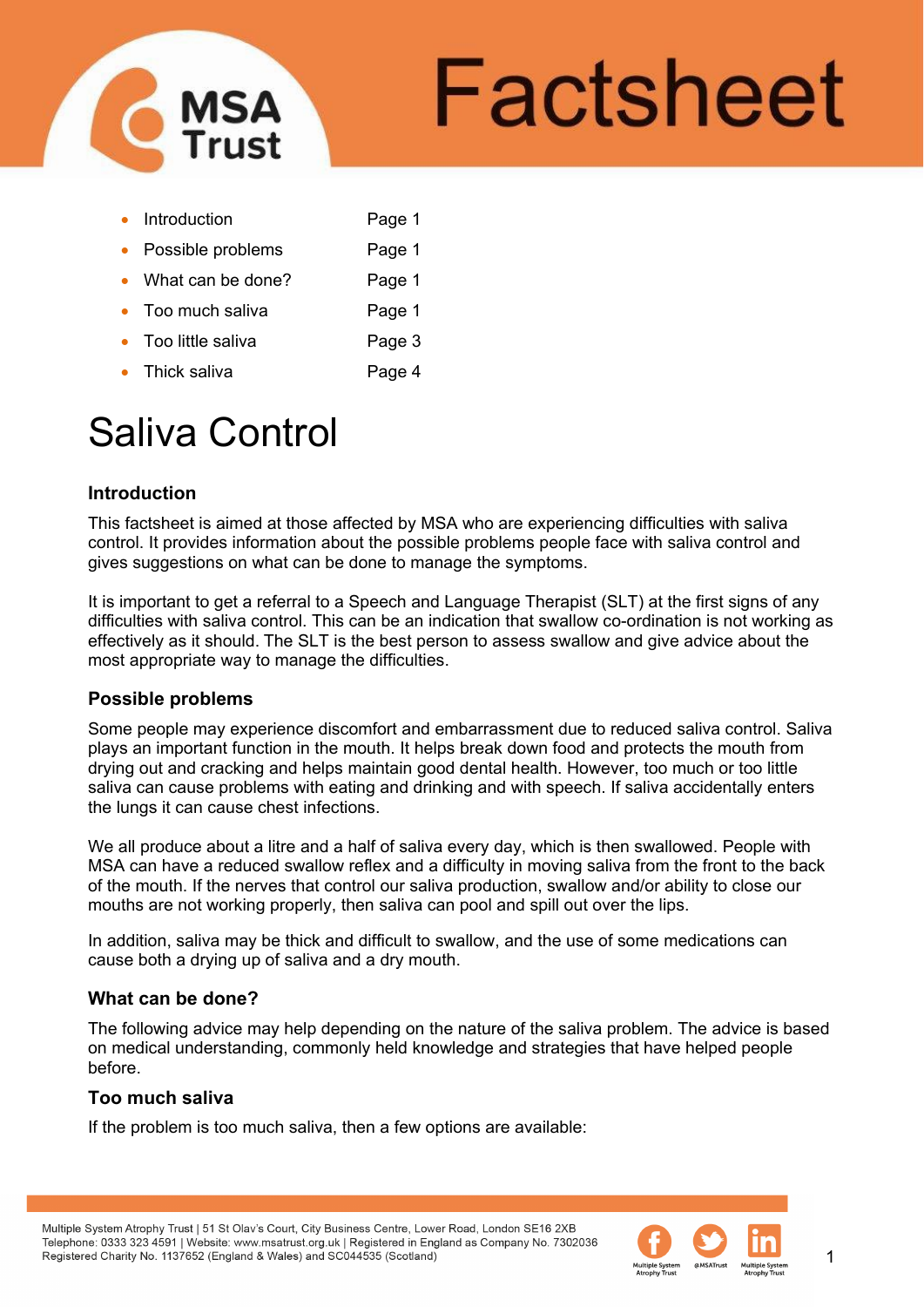# Food and Drink:

Some foods and drinks can help reduce saliva production. You might try:

- Ginger tea this has a drying effect on the mouth; sucking pieces of dried ginger may help if there is no risk of choking
- Dark grape juice can help dry up thin, runny saliva
- Sage tea
- Chewing gum can help stimulate regular swallow of saliva too.

#### Posture:

- Muscle weakness can have an effect on posture and positioning, which can cause difficulties with saliva control
- In some cases, improving your posture can improve the problem, so try to keep your head as upright as possible at all times
- Physiotherapists and Occupational Therapists can offer advice on exercises or aids, such as seating support and neck collars that may help with posture and positioning. They can also help with techniques to manage secretions and provide aids such as cough assist machines and suctioning if appropriate.

#### Routine:

- Remind yourself to keep your mouth closed when you are reading, listening or watching television
- Keep some tissues or a towel handy. Dabbing at saliva rather than wiping it away will cause less irritation to the skin. Vaseline or a barrier cream may be required at the corners of the mouth and on the chin to prevent them becoming sore
- Make a point of swallowing your saliva at regular intervals e.g. every 2 minutes your Speech Therapist can recommend a swallow reminder if you are forgetting to swallow
- Always ensure the mouth is as clean as possible; good oral care and hygiene will reduce the amount of bacteria in the mouth. Using an electric toothbrush if hand and wrist movement is difficult can be helpful, also a baby's toothbrush that has a smaller head and is softer to clean the tongue and gums, might make this easier.

#### Exercises:

Your Speech and Language Therapist (SLT) can advise you about a range of exercises to promote swallow and lip closure such as:

- Push lips forward as if saying 'oo'
- Spread lips as if saying 'ee'
- Repeat 'oo' 'ee' 6 times
- Puff air into your cheeks for as long as possible
- Press your lips tightly together as if saying 'mm'.

Do this series of exercises several times a day if you can and talk to your SLT about them. A SLT can assess your swallow, identify the cause of any issues, advise on specific exercises and treatments and monitor and review you regularly.

Over the counter remedies:

• Be cautious with over the counter remedies such as sea-sickness tablets or cough and cold remedies, which claim to dry up saliva.

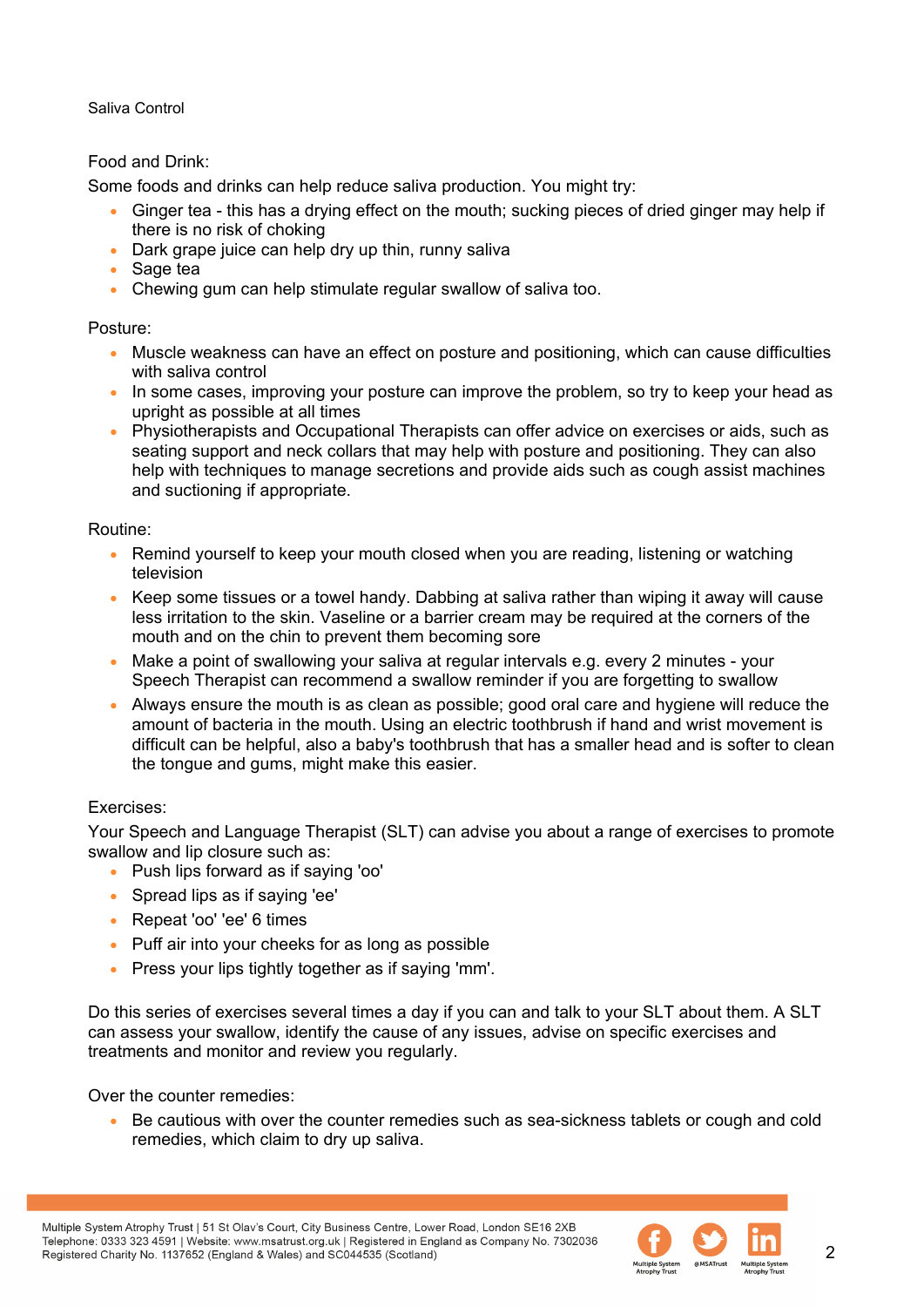• For some people with MSA these can give temporary relief, but in others can cause side effects. Discuss this with your SLT, MSA Health Care Specialist, consultant, GP or Pharmacist before proceeding.

#### Medication:

The following may be prescribed by your GP

- **Atropine** eye drops used under the tongue are found to be beneficial in most cases. These are used because a side effect of the eye drops is the drying of secretions. They are NOT to be used in the eyes! One to two drops up to four times a day. Most people find them beneficial about 30 minutes before mealtimes. The first few times you use these you will need to remove excess moisture from your mouth with a tissue or cotton handkerchief, otherwise the drop of atropine will be lost in the saliva. Once you have used the drops a few times you will learn how long they are effective for you before your mouth is too moist again and can time the next dose to go in 30-60 minutes before this point. They can take a few weeks to become effective, so persevere with them. Most GPs will prescribe these drops for this purpose though they are not obliged to as this use is not what they were licensed for.
- **Glycopyrronium** can be prescribed to dry out the mouth providing some temporary relief. This comes in tablet or liquid form and is usually taken up to three times a day.
- Other medications can have the beneficial side effect of reducing the amount of saliva in the mouth. An example of this is **Amitriptyline**, which is taken at night. It is an antidepressant that is also used for pain management and to assist sleep,
- **Hyoscine** is commonly used for drying of saliva, often in a patch form. This is probably the most commonly used medication for saliva problems and so may be the choice of your GP – if you are prescribed this and experience any excessive drowsiness, confusion or hallucinations (sometimes more common in elderly people and those with MSA) then remove the patch immediately and inform your GP.
- **Botox** injections into the salivary glands may be given by the neurologist or a specialist familiar with doing this procedure. These can be effective for some patients and treatment usually lasts 3-4 months, at which point the injection can be repeated.
- If all the above are ineffective then some neurologists may try **Ipratropium bromide**  known as Atrovent inhaler – this comes as a pump inhaler but can be sprayed directly into the mouth 2-3 times a day, again it is most help 30 minutes before meals and at bed time.

# **Too little saliva**

If the problem is too little saliva, then a few options are available:

Food and Drink:

- Some foods can make dryness in the mouth worse. You can ask for a referral to a dietician via your GP for dietary advice e.g. avoiding alcohol and caffeine and advising on natural products that can help
- Ensure you are drinking enough fluids and take frequent sips of water
- Avoid alcohol and smoking as these can both increase dryness
- Chewing gum or sucking sweets, if safe to do so, can stimulate saliva production
- Sucking on ice cubes can be helpful and refreshing.

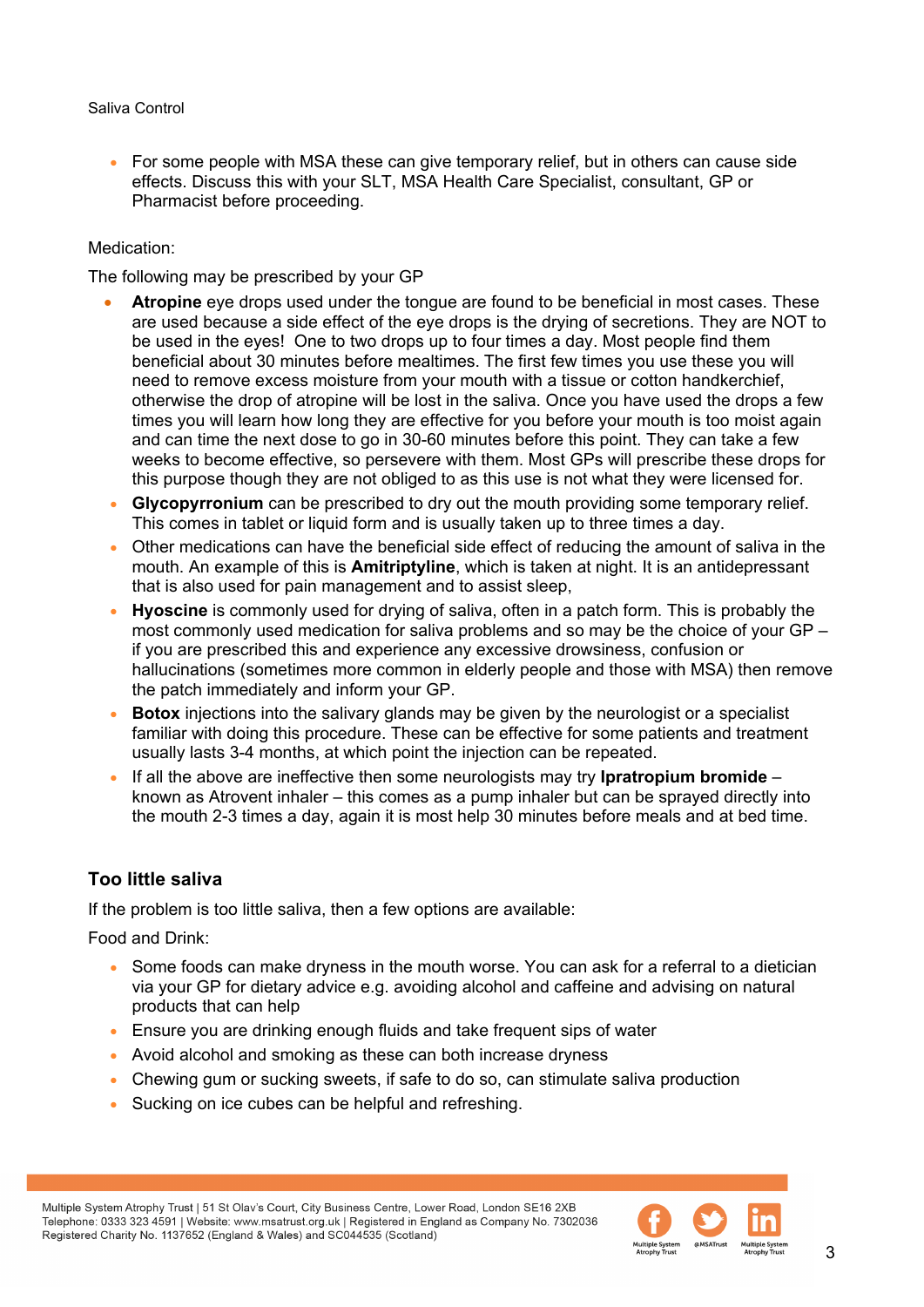Medication:

- Discuss the use of artificial saliva sprays or gels (available on prescription) or alternative medication, with your GP or Neurologist
- Medicated mouthwashes, available on prescription from your GP, can help with maintaining good oral hygiene.

Other things that may help:

- Avoid mouthwashes that contain alcohol
- Pay careful attention to oral hygiene
- Use lip balm or apply Vaseline to lips regularly
- Remove and clean dentures at night.

# **Thick saliva**

If the problem you are having is with thick saliva then the following may help:

Food and Drink:

- Ensure you are drinking enough liquids. You should aim for  $1\frac{1}{2}$  to 2 litres a day
- Avoid caffeinated drinks and alcohol
- Pineapple juice, pureed pineapple or chewing pineapple chunks or drinking papaya juice will help break down thick saliva
- Suck on crushed ice.

#### **Medication**

• Mucolytic medications, such as **Carbocisteine**, can be used for thick saliva.

Other things that may help

- Steam inhalation/humidification/nebulisers can be helpful. Discuss these with your GP, nurse or pharmacist
- A water-based gel can be spread over the lips and inside the mouth to maintain moisture at night
- Cleaning around your mouth with a soft baby toothbrush and water or small amount of toothpaste may also help and spitting out the thick saliva
- If you have very thick saliva collecting in the back of your throat and you cannot swallow it or bring it forward to clear from your mouth with any of the treatments above, then speak to your GP or District Nurse as they may be able to provide you with a suction machine. Your physiotherapist will also be able to give you techniques and equipment to assist with coughing.

#### **If you are concerned about anything you have read in this factsheet, then please get in touch with your MSA Health Care Specialists.**